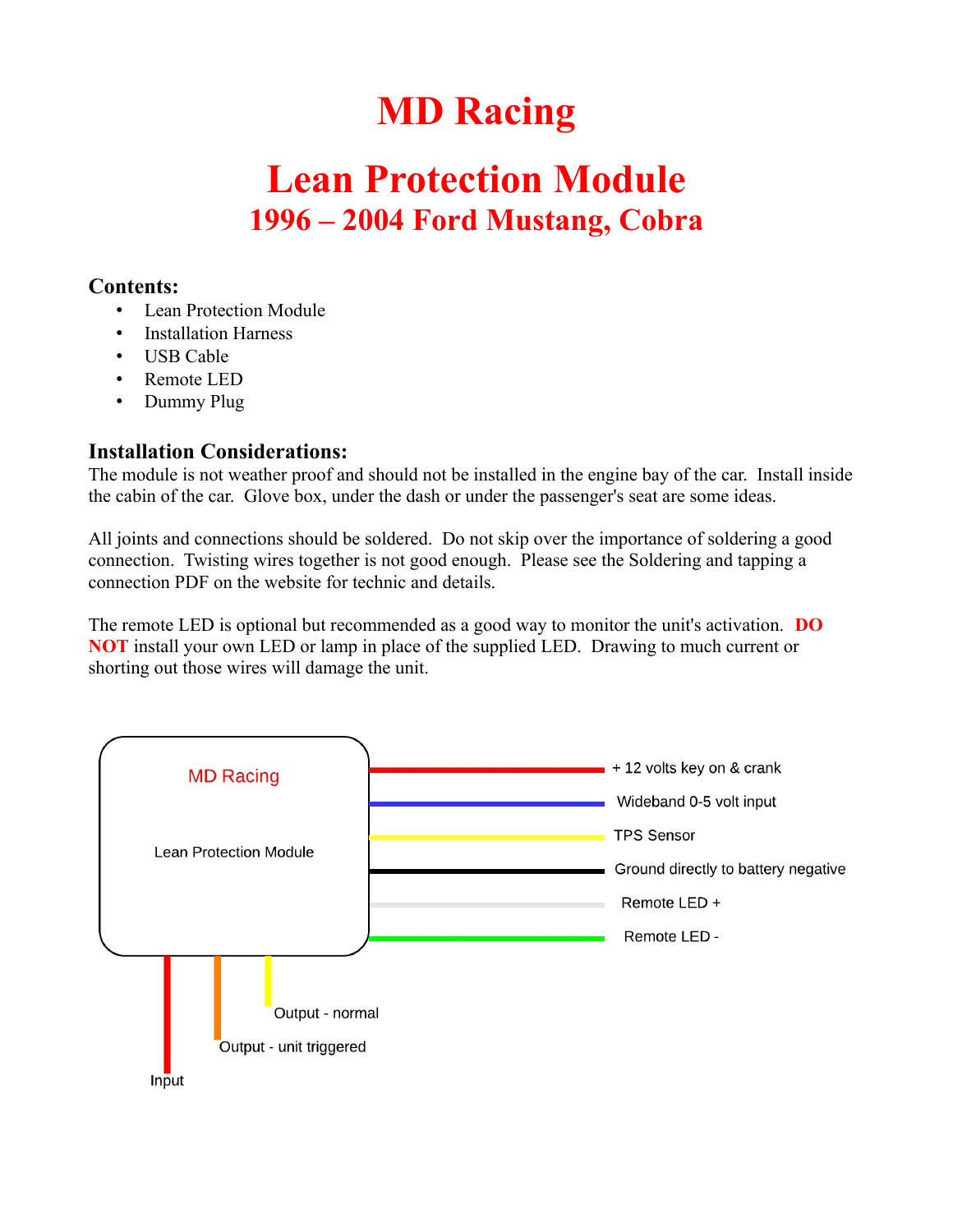Installation:

1) First disconnect the battery negative cable.

2) Find a spot inside the car where you'd like to mount the LPM. You'll need to slide the three wire harness through the firewall to the engine bay. Only the red and yellow wires are needed on this harness to wire. The extra circuit is included for those wanting to do custom installs. A good place to pass the wire through is by the ECU in the passenger's kick panel.

3) Locate the C133 connector under the hood. It's in the passenger's back corner of the engine bay. The large square block connector with a 10 mm bolt on top. Shown by the red arrow.





4) The C133 connector has a cap that you can pop off by unclipping the four corners. You do not need to remove the 10 mm bolt unless you'd like to pull the connector and harness up for better access.

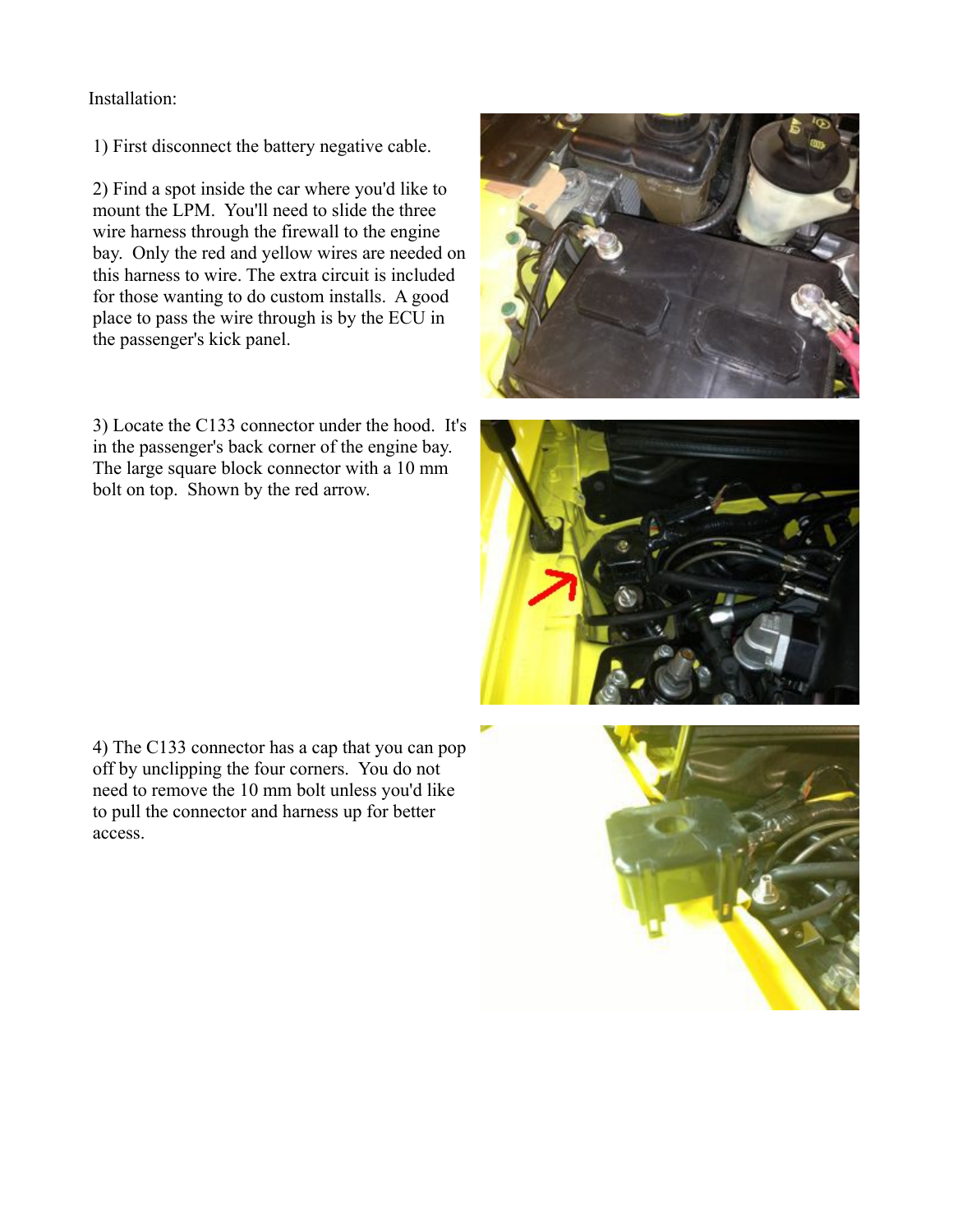5) With the connector snapped off it exposes the wires. You'll want to peel back some of the wire loom covering to expose the wires more. We are looking for wire pin # 34. The pins are labeled on top of the connector for easy identification. From the orientation of this picture pin 34 is in the top right corner.

6) Arrow shows the red wire from pin #34. This is the ignition power wire we are going to interrupt when the vehicle goes lean. A couple inches away from the connector giving yourself enough space to work cut this wire in half and strip the ends for a connection.

7) Connect the red wire from the three wire harness to the stub of wire coming out of the C133 connector. Connect the yellow wire from the same three wire harness to the other wire going off in the wire loom towards the engine.

Note pin 34 coming out of the C133 connector is also a hot in run and crank power source you can use to power the module. Connector the red wire from the 6 wire harness here too unless you prefer some other location under the dash.





Now on to the interior part of the installation

8) Pull up the passenger's rocker cover allowing you to remove the kick panel in front of it.

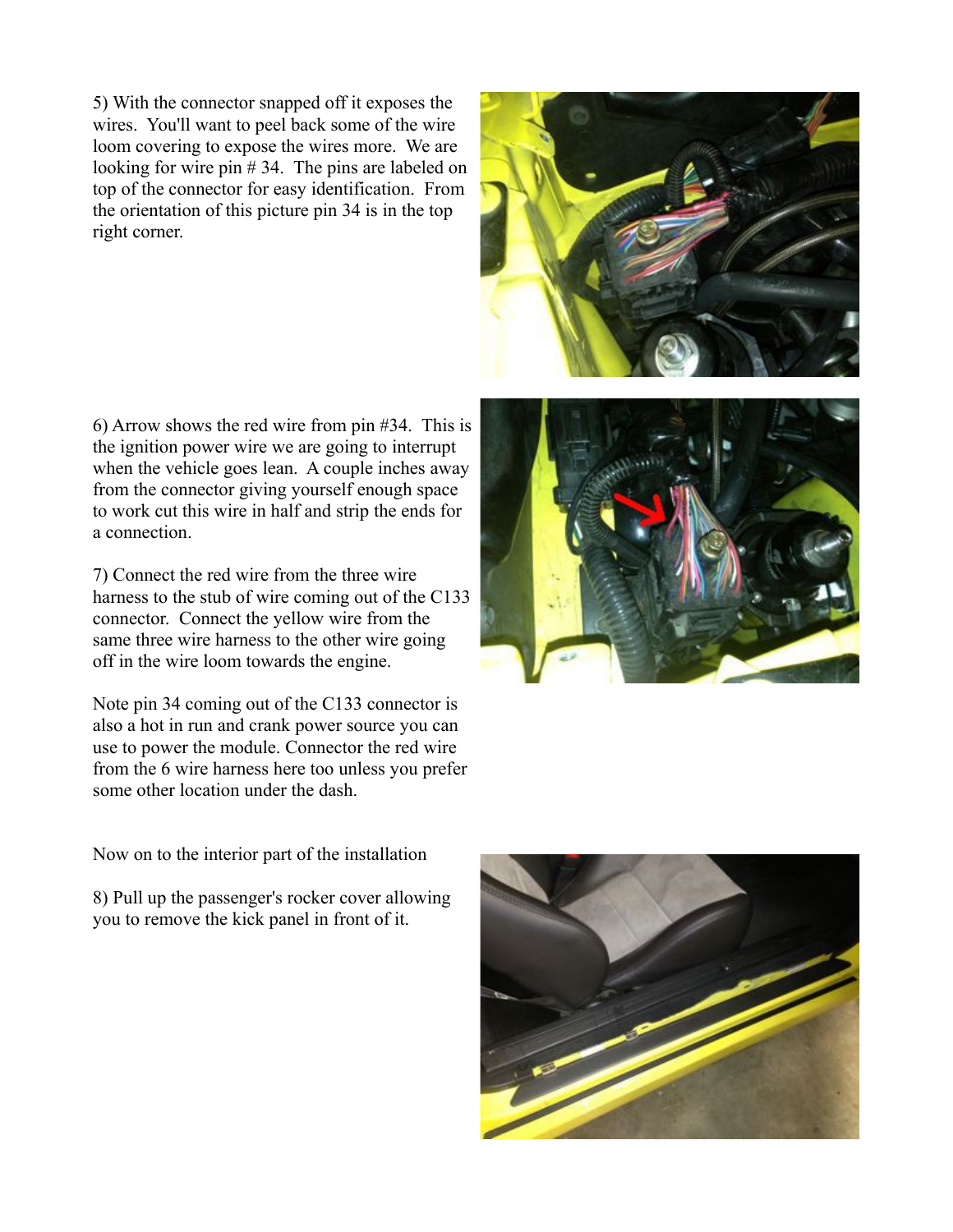9) Remove the plastic grommet and pull back on the passenger's kick panel.



10) You now have the wiring harnesses exposed. Remove the two bolts shown by the red arrows and remove the black bracket and unclip the harnesses. This will expose access to the ECU behind them. Unbolt the ECU and pull out to the passenger's floor area.

11) Connect the yellow wire from the six wire harness to pin  $\#89$  of the ECU. This is for the throttle position sensor.

12) The blue wire will go to the 0-5 volt output from your wideband.



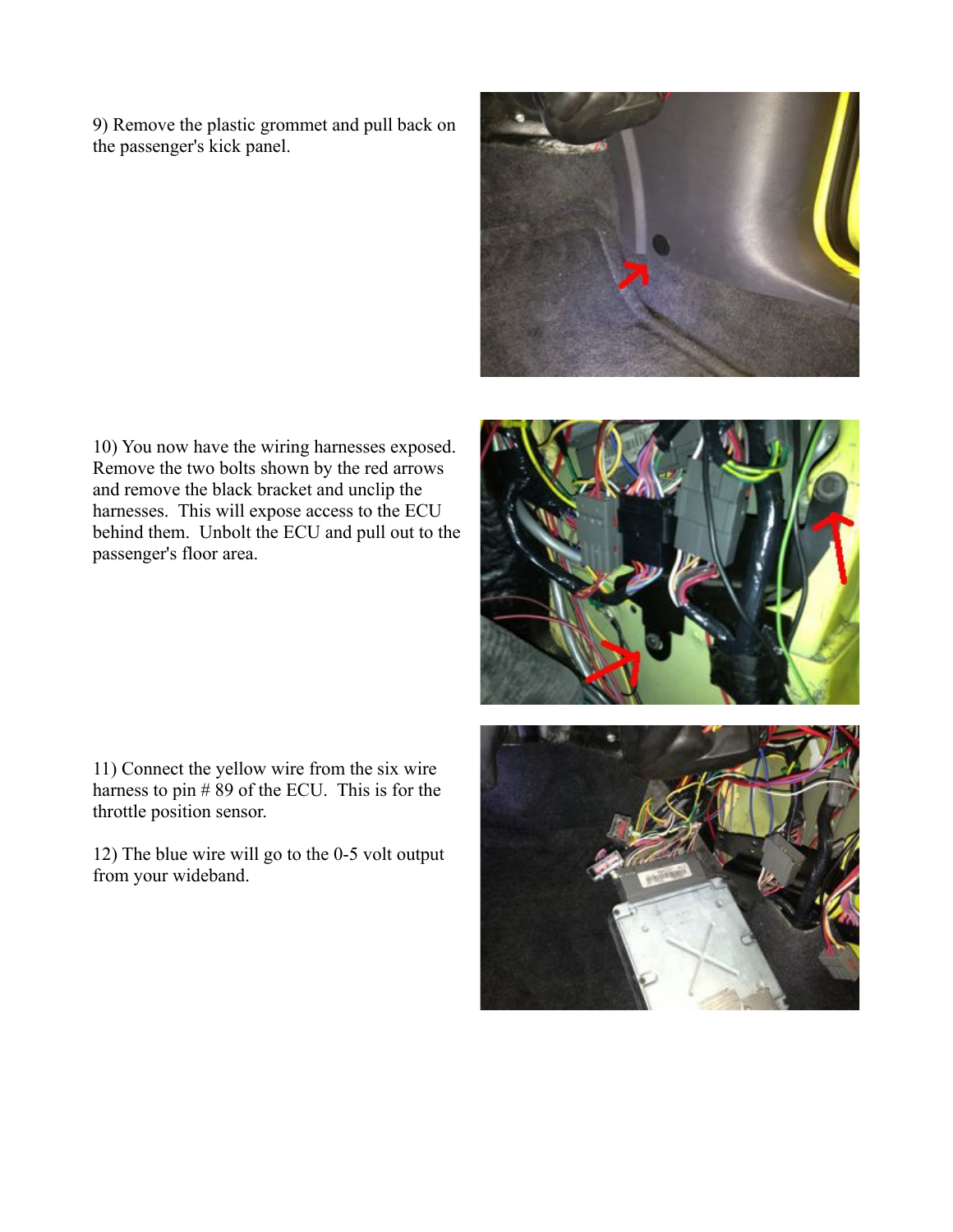13) I highly recommended you connect the black wire to the battery negative cable directly with a ring terminal as shown. Grounding it under the dash to the chassis or anywhere else creates the potential for inaccuracies. Your wideband should also receive the same attention to grounding.

14) A popular location for the remote LED is inside the driver's side A/C vent for the clean appearances but you can place where ever the driver has view. To gain access remove the shift knob, pull up the bezel around the shifter and then the bezel with the vents pulls straight out from the dash like you see in the picture.

Route the green and white wires from the six wire harness up to the LED location of your choice.